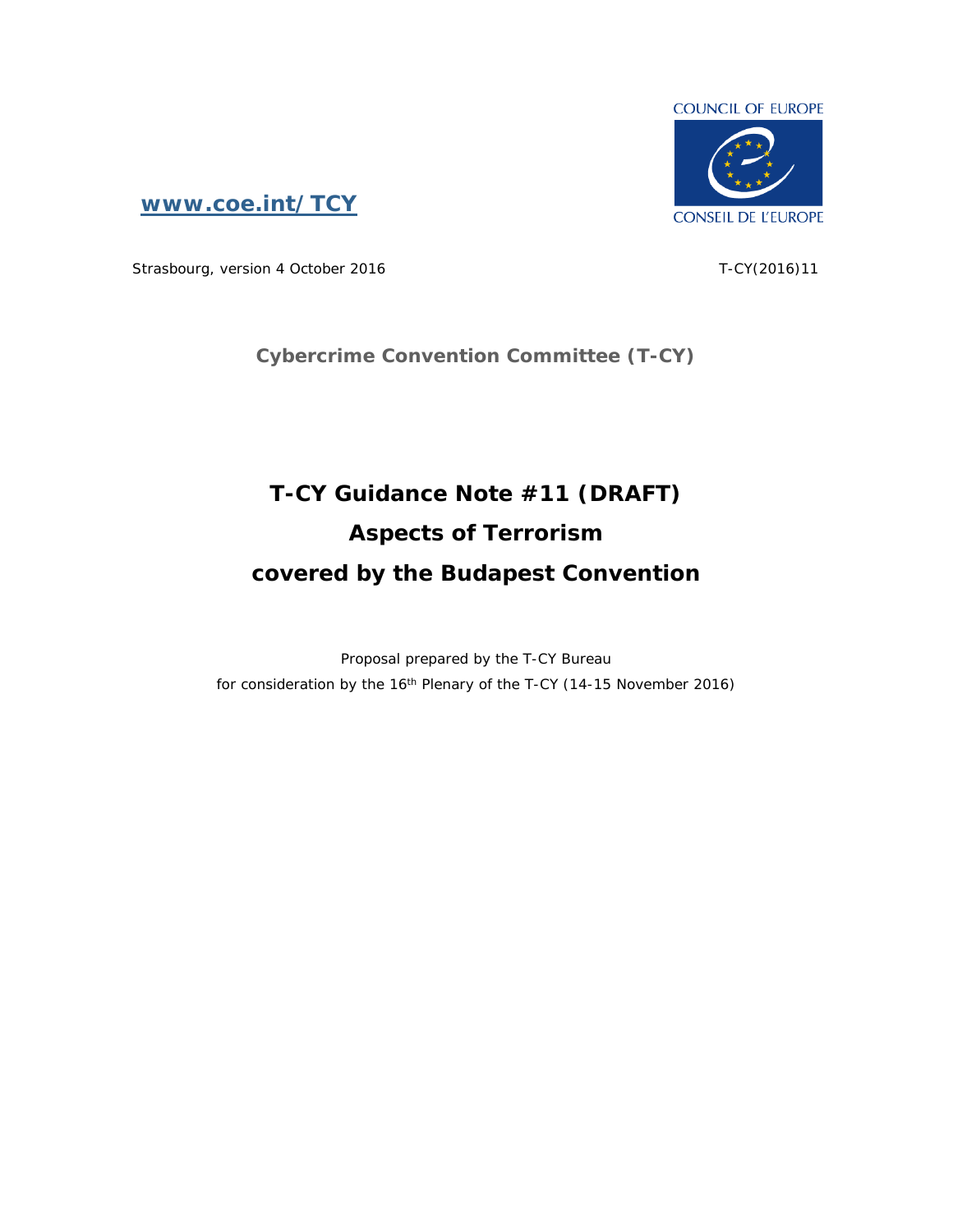#### Contact

| Alexander Seger                                     |       |                         |
|-----------------------------------------------------|-------|-------------------------|
| Executive Secretary Cybercrime Convention Committee | Tel   | $+33-3-9021-4506$       |
| Directorate General of Human Rights and Rule of Law | Fax   | $+33-3-9021-5650$       |
| Council of Europe, Strasbourg, France               | Email | alexander.seger@coe.int |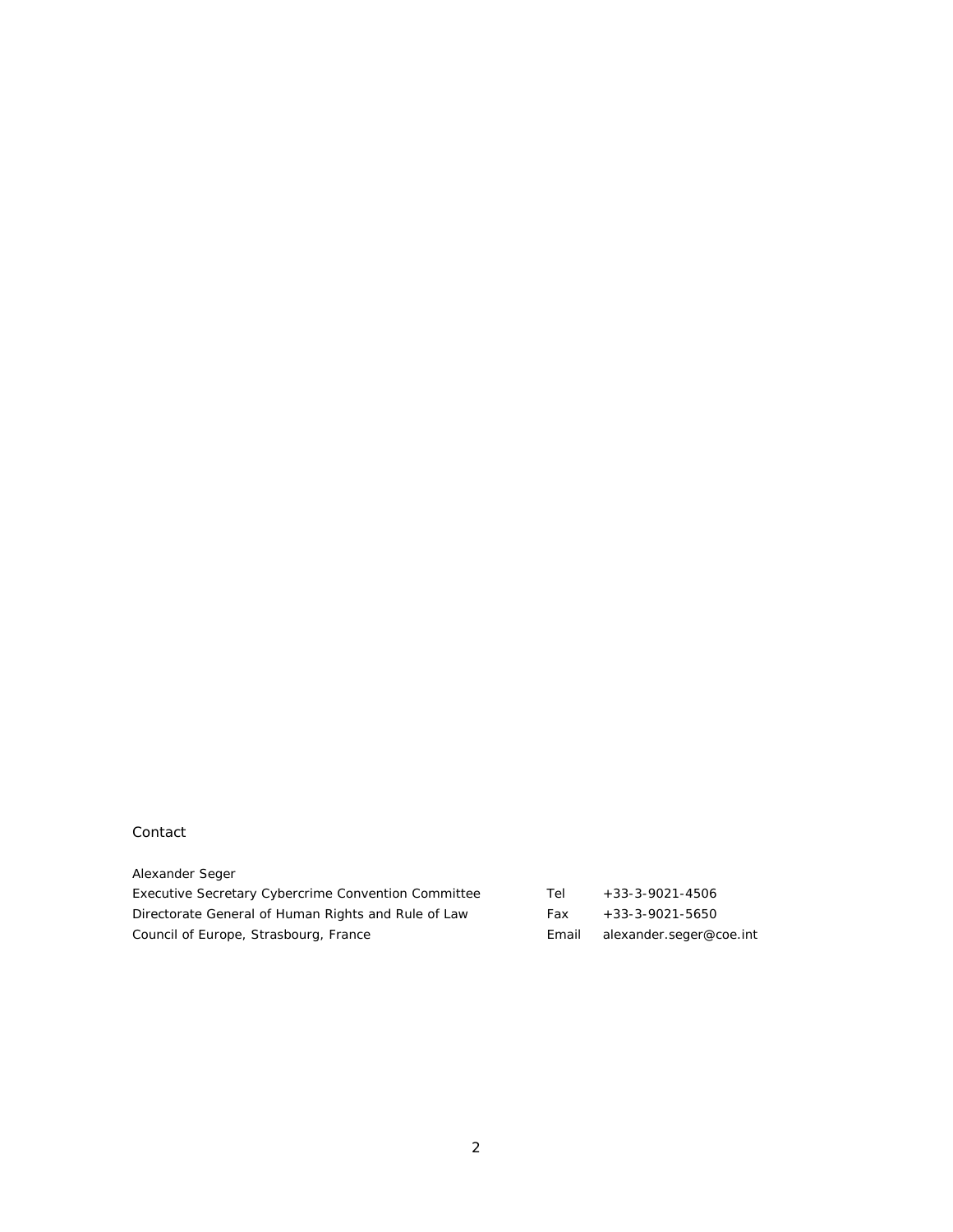# **1 Introduction**

The Cybercrime Convention Committee (T-CY) at its 8th Plenary (December 2012) decided to issue Guidance Notes aimed at facilitating the effective use and implementation of the Budapest Convention on Cybercrime, also in the light of legal, policy and technological developments.<sup>1</sup>

Guidance Notes represent the common understanding of the Parties to this treaty regarding the use of the Convention.

The present Note addresses how different Articles of the Convention could apply to terrorism.

Many countries are Parties to numerous treaties, and subject to UN Security Council Resolutions, that require criminalization of different forms of terrorism, facilitation of terrorism, support for terrorism, and preparatory acts. In terrorism cases, countries often rely on offenses that derive from those topic-specific treaties, as well as additional offenses in national legislation.

The Budapest Convention is not a treaty that is focused specifically on terrorism. However, the substantive crimes in the Convention may be carried out as acts of terrorism, to facilitate terrorism, to support terrorism, including financially, or as preparatory acts.

In addition, the procedural and international mutual legal assistance tools in the Convention are available to terrorism and terrorism-related investigations and prosecutions.

The scope and limits are defined by Articles 14.2 and 25.1 Budapest Convention:

#### Article 14.2

2 Except as specifically provided otherwise in Article 21, each Party shall apply the powers and procedures referred to in paragraph 1 of this article to:

a the criminal offences established in accordance with Articles 2 through 11 of this Convention;

b other criminal offences committed by means of a computer system; and

c the collection of evidence in electronic form of a criminal offence.

#### Article 25.1

"The Parties shall afford one another mutual assistance to the widest extent possible for the purpose of investigations or proceedings concerning criminal offences related to computer systems and data, or for the collection of evidence in electronic form of a criminal offence."

See also Articles 23 and 27.1 Budapest Convention as well as other Guidance Notes, such as the Guidance Notes on critical infrastructure attacks or distributed denial of service attacks.

# **2 Relevant provisions of the Budapest Convention on Cybercrime (ETS 185)**

## **2.1 Procedural provisions**

The Convention's procedural powers (Articles 14-21) may be used in a specific criminal investigation or proceeding in any type of case, as Article 14 provides.

<sup>1</sup> See the mandate of the T-CY (Article 46 Budapest Convention).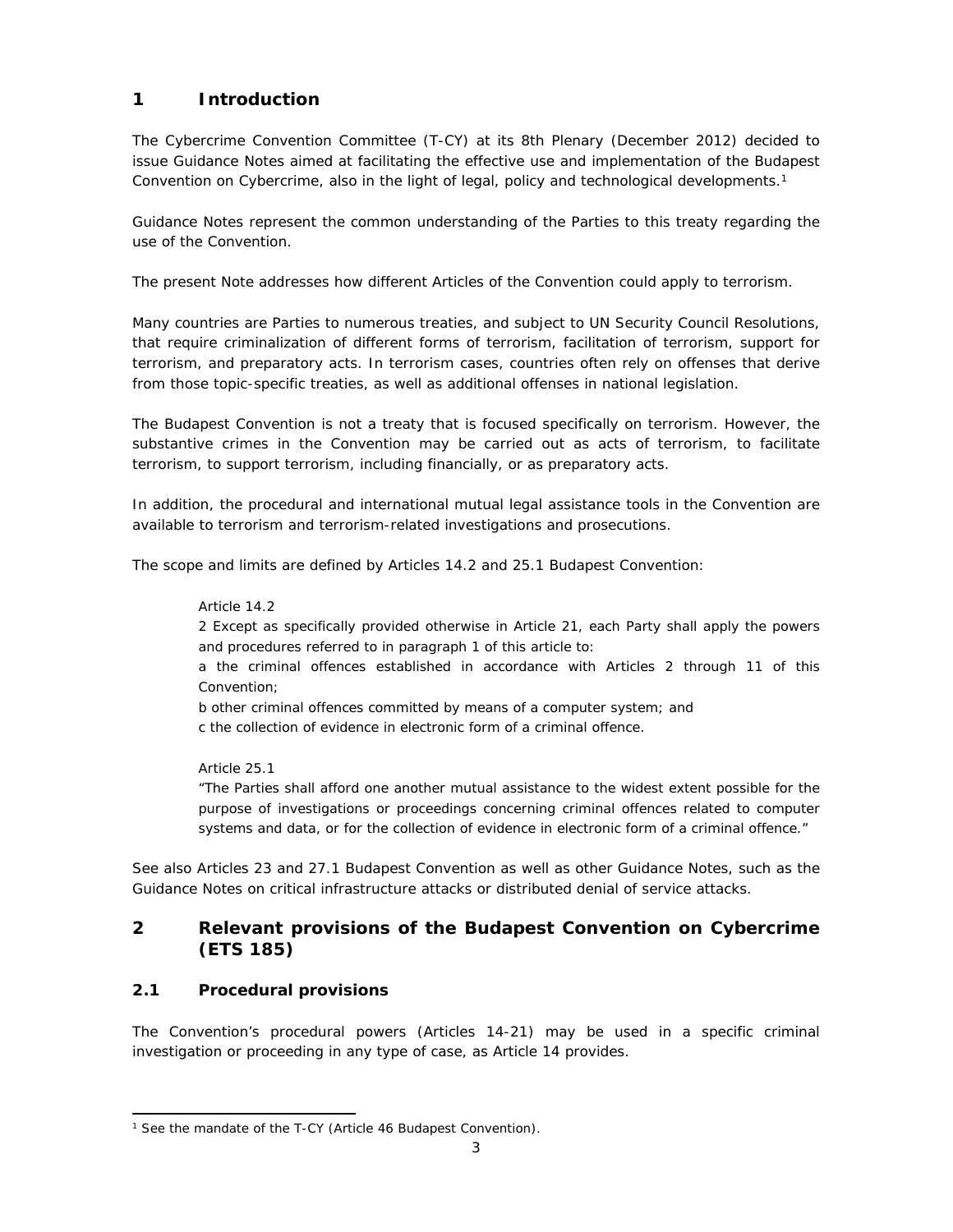In fact, the specific procedural measures can be very useful, for example in terrorism cases, if a computer system was used to commit or facilitate the offence or if the evidence of that offence is stored in electronic form or if a suspect can be identified through subscriber information, including an Internet Protocol address. Thus, in terrorism cases, Parties may use expedited preservation of stored computer data, production orders, search and seizure of stored computer data, and other tools to collect electronic evidence in terrorism and terrorism-related investigations and prosecutions within the scope set out above.

## **2.2 International mutual legal assistance provisions**

The Convention's international cooperation powers (Articles 23-35) are of similar breadth.

Thus, Parties must make available expedited preservation of stored computer data, production orders, search and seizure of stored computer data, and other tools, as well as other international cooperation provisions, in order to cooperate with other Parties in terrorism and terrorism-related investigations and prosecutions within the scope set out above.

## **2.3 Substantive criminal law provisions**

Finally, as noted above, terrorists and terrorist groups may carry out acts criminalized by the Convention as part of achieving their goals.

| <b>Relevant Articles</b> | Examples                                                                        |
|--------------------------|---------------------------------------------------------------------------------|
| Article 2 - Illegal      | A computer system may be illegally accessed to obtain personally identifiable   |
| access                   | information (e.g. information about government employees to target them         |
|                          | for attack).                                                                    |
| Article 3 - Illegal      | Non-public transmissions of computer data to, from, or within a computer        |
| interception             | system may be illegally intercepted to obtain information about a person's      |
|                          | location (e.g. to target that person).                                          |
| Article 4 - Data         | Computer data may be damaged, deleted, deteriorated, altered,<br>or             |
| interference             | suppressed (e.g. a hospital's medical records can be altered to<br>be           |
|                          | dangerously incorrect, or interference with an air traffic control system can   |
|                          | affect flight safety).                                                          |
| Article 5 - System       | The functioning of a computer system may be hindered for terrorist purposes     |
| interference             | (e.g. hindering the system that stores stock exchange records can make          |
|                          | them inaccurate, or hindering the functioning of critical infrastructure).      |
| Article 6, Misuse of     | The sale, procurement for use, import, distribution or other acts making        |
| devices                  | available of computer passwords, access codes, or similar data by which         |
|                          | computer systems may be accessed may facilitate a terrorist attack (e.g. it     |
|                          | can lead to damage to a country's electrical power grid).                       |
| Article 7, Computer-     | Computer data (for example the data used in electronic passports) may be        |
| related forgery          | input, altered, deleted, or suppressed with the result that inauthentic data is |
|                          | considered or acted upon for legal purposes as if it were authentic.            |
| Article 8, Computer-     | Computer data may be input, altered, deleted, or suppressed, and/or the         |
| related fraud            | function of a computer system may be interfered with, causing other persons     |
|                          | to lose property (for example, an attack on a country's banking system can      |
|                          | cause loss of property to a number of victims).                                 |
| Article 11 - Attempt,    | Crimes specified in the treaty may be attempted, aided or abetted in            |
| aiding and abetting      | furtherance of terrorism.                                                       |
| Article 12 - Corporate   | Crimes covered by Articles 2-11 of the Convention in furtherance of terrorism   |
| liability                | may be carried out by legal persons who would be liable under Article 12.       |